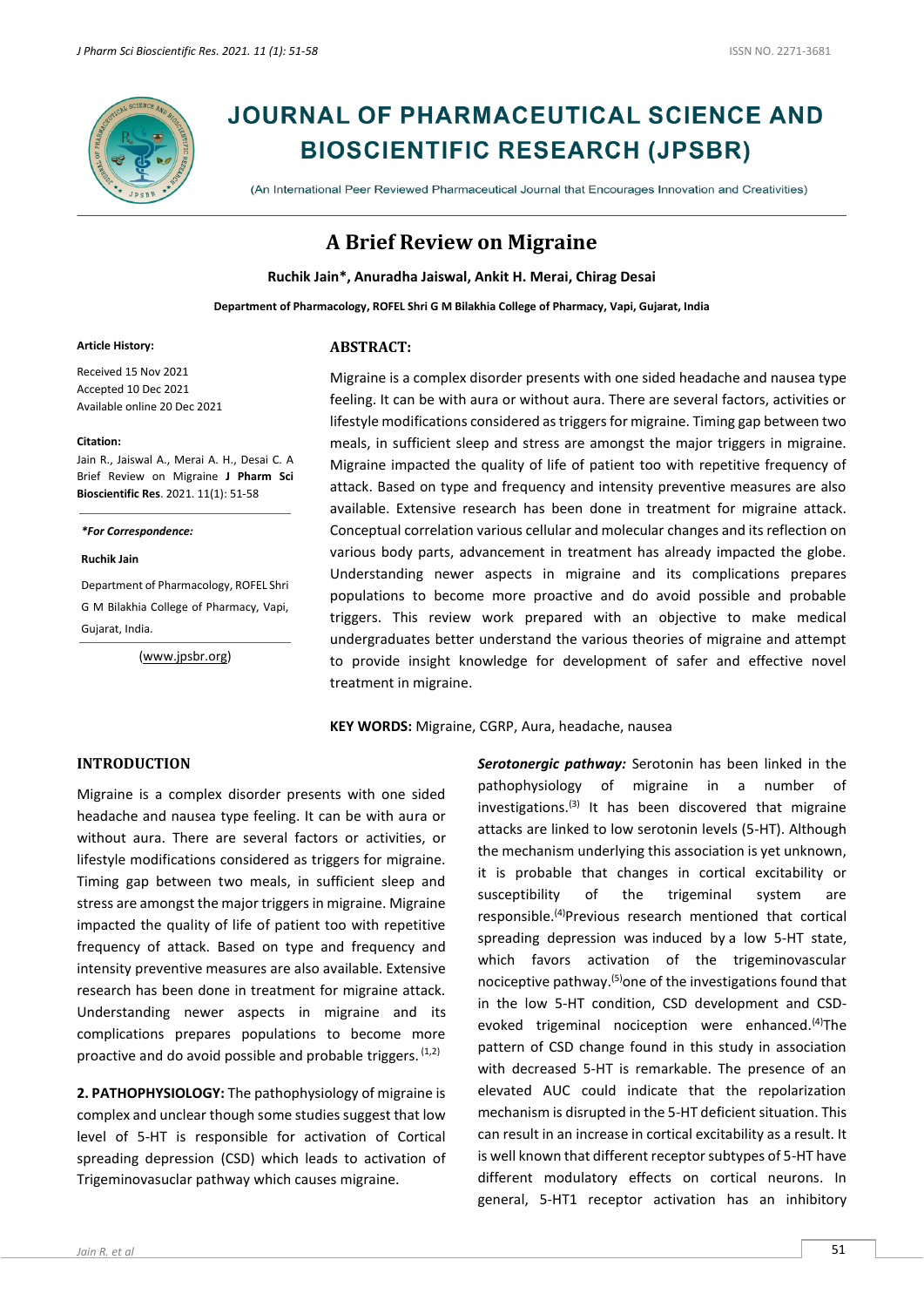impact, whereas 5-HT2 receptor stimulation causes cortical activity. <sup>(6)</sup>As a result, decreased 5-HT1 receptor activation or increased 5-HT2 receptor activation could have resulted in higher cortical excitability in the low 5-HT group. It was previously demonstrated that the 5-HT2A receptor was upregulated in circumstances with low 5-HT, such as migraine patients who overuse analgesics and experimental rats who were persistently given acetaminophen. These findings suggest that the density of 5-HT and 5-HT2 receptors is inversely related. According to this theory, 5-HT depletion causes an up-regulation of 5- HT2 receptors, which leads to an increase in cortical excitability. It is worth noting that 5-HT depletion has a knock-on effect on other neurotransmitter systems like dopamine, norepinephrine, and GABA. As a result, the presence of other transmitters in this process cannot be ruled out. $(4)$ 

*Cortical spreading depression:* Cortical spreading depression (CSD) is a slowly propagating wave of depolarization/excitation followed by hyperpolarization/inhibition in cortical neurons and glia, resulting in a decrease in spontaneous cortical activity, according to some clinical and preclinical investigations.(7,8)During CSD, increased blood flow is followed by decreased perfusion, resulting in a wave of neuronal and glial depolarization and long-term suppression of neural activity.<sup>(6)</sup>It is characterized by a slow-moving wave of intense neuronal depolarization (2-3 mm/min) that causes a transient spike in cortical electrical activity (on the order of seconds), followed by a longlasting reduction of electrical activity. Depolarization is associated with an initial posterior hyperemic phase, which is followed by neural suppression and reduced cortical blood flow (30 minutes to 6 hours), which moves anteriorly at 2-3 mm/min throughout the cortex. The rate of advancement of spreading oligemia is identical to that of cortical spreading depression, implying that CSD was the cause of the aura. Because it originates in a clinically silent area of the cerebral cortex, CSD is likely to occur in MO patients and produce headache without causing prior aura signs.<sup>(9)</sup>Figure depicts the sequence of events highlighting the involvement of CSD, its initiation and propagation, and the pain phase (as experienced during a migraine attack). CSD is initiated mostly in the occipital brain in migraine patients with aura.<sup>(6)</sup>

The initial membrane depolarization in the cortex mentioned in figure-1 is linked with a substantial efflux of potassium and hydrogen ion, influx of sodium and calcium,

as well as other agents such as arachidonic acid and nitric oxide into the neocortex's extracellular space. (6,8)



Figure 1 Initiation and propogation of CSD<sup>4</sup>

A self-propagating CSD wave is generated after these agents are elevated to a critical threshold (for example, in the case of K+, the threshold is 10–12 nM), and it progressively advances through the cortex at a modest pace of 3–5 mm/min.<sup>(6)</sup>Neuronal swelling, dendritic beading, and a decrease in extracellular space are all caused by these ionic alterations. Despite the fact that astrocytes and glia are known to have a role in CSD, their cell volume remains constant.  $(7)$  Swelling and dendritic beading inside neurons result in the release of amino acids and neurotransmitters, which propagate the spread of depolarization. One of these excitatory neurotransmitters implicated in the start and dissemination of CSD has been identified as glutamate. Sustained depolarization may be caused by glutamate release and activation of N-methyl-Daspartic acid (NMDA) receptors. As glutamate levels rise, the generation of nitric oxide (NO) and arachidonic acid metabolites rises as well.<sup>(7)</sup> Vasodilation and an increase in regional cerebral blood flow are caused by the depolarization wave, which is known as spreading hyperemia. This surge in blood flow lasts around 1–2 minutes, which is slightly longer than the initial CSD event, and is followed by a 1–2 hour period of hypoperfusion. This is referred to as spreading oligemia. These alterations in cerebral blood flow and oxygenation, as well as the higher metabolic demands associated with CSD, because a supplydemand mismatch and normal cerebrovascular homeostasis mechanisms are overwhelmed. Ischemia progression has been linked to variations in blood flow. Animal studies have shown that a single CSD incident is enough to cause a significant reduction in blood supply to the dura. Activation of neurons in the trigeminal ganglia (TG) has been linked to changes in blood flow to the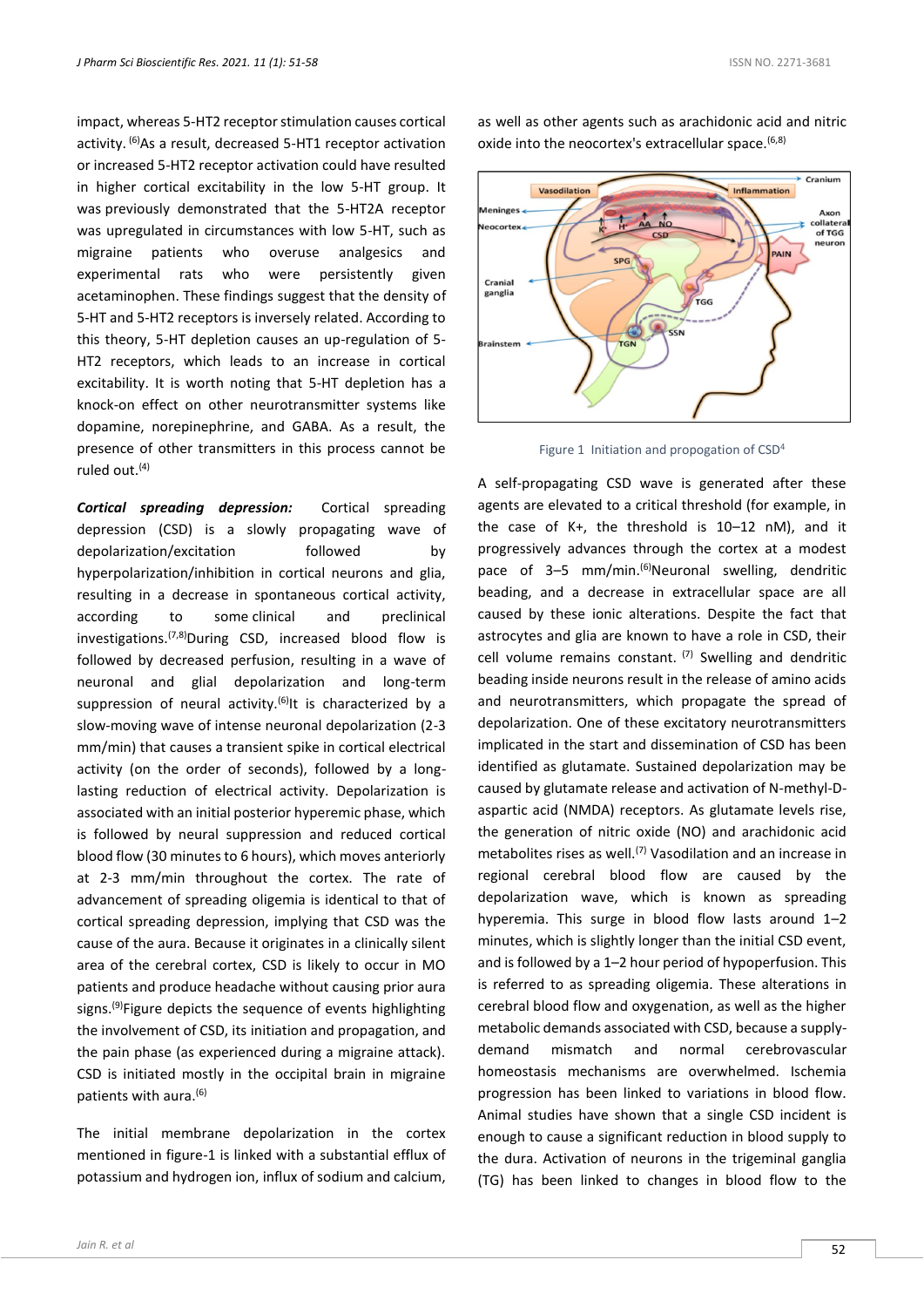meninges. CSD has been shown to activate the TG in a number of recent investigations. As a result, there are several lines of evidence pointing to CSD significance in migraine etiology mentioned in figure-2.<sup>(7)</sup>

*Trigeminovascular pathway:* In terms of cerebrovascular physiologic impacts, the trigeminocerebrovascular system has a unique and pivotal position. The trigeminovascular system is made up of neurons that innervate the cerebral vessels and have their cell bodies in the trigeminal ganglion. Bipolar cells, the peripheral fiber that makes a synaptic connection with the vessel, and other cranial structures, including the pain-producing large cranial vessels and dura mater, as well as the centrally projecting fiber synapsing in the caudal brain stem or high cervical cord, are all found in the ganglion. The C2 and C3 dorsal roots, which also synapse with the central trigeminal neurons, innervate the more caudal vessels, whereas the trigeminal innervation is largely to the forebrain but extends posteriorly to the rostral basilar artery. Both cerebral (MCA) and extracerebral (middle meningeal artery) arteries are involved in some of the projections.(10)There is evidence to support the hypothesis that CSD is an underlying physiologic process that could contribute to trigeminal nerve activation in migraine.  $(11)$ The neurogenic theory is based on the tenet that neural events such as neuronal dysfunction and a phenomenon similar to CSD are responsible for occipital lobe dysfunction, which results in nociceptive afferent activation and dilation of blood vessels on the dura, triggering trigeminal nerve activation.<sup>(6)</sup>The ophthalmic branch  $(V1)$  supplies the majority of the cranial dura mater nerve fibres, whereas collaterals from the maxillary branch (V2), mandibular branch (V3), and cervical root ganglion supply dural innervation to smaller caudal regions. This nociceptive information is carried into the brainstem by afferents from the TG, which mostly terminate at second order neurons in the trigeminocervical complex (TCC).  $(12)$ The release of CGRP is enhanced when trigeminal neurons are activated. CGRP, along with substance P and neurokinin A, has a role in mediating neurogenic inflammation, which includes vasodilation, plasma protein extravasation, and mast cell degranulation.<sup>(13)</sup>

*Calcitonin gene related peptide (CGRP):* Calcitonin generelated peptide (CGRP) is a 37-amino-acid regulatory neuropeptide produced from the calcitonin/CGRP gene by alternative splicing. $(13)$  CGRP is the most potent vasodilatory neuropeptide known, and it's thought to play a role in a number of pathophysiological processes,

including dilation of cerebral and dural blood vessels, release of inflammatory mediators from mast cells, and transmission of nociceptive information from intracranial blood vessels to the nervous system.<sup>(13,14)</sup>CGRP is thought to have a crucial role in the painful phase of migraine based on these findings mentioned in figure-3.<sup>(13)</sup> In migraine, neurogenic inflammation is thought to increase CGRP release. The effect of an inflammatory cocktail containing bradykinin, histamine, serotonin, and prostaglandin E2—agents that drive neurogenic inflammation—on CGRP release in cultured trigeminal neurons of Sprague-Dawley rats was investigated in vitro. In order to mimic neurogenic inflammation, the neurons were treated with an inflammatory cocktail that resulted in an increase in CGRP release that was at least as large as that caused by potassium chloride or capsaicin. The discovery that trigeminal ganglion neurons release CGRP in conditions that simulate neurogenic inflammation supports the theory that CGRP plays a function in migraine. Increased CGRP synthesis and release could be mediated by MAPK pathway activation, which can be influenced by endogenous inflammatory chemicals like TNF-α. TNF-α-1 receptors were found on the majority of CGRP-containing rat trigeminal ganglion neurons, according to the research.(14)

*Retinal migraine:* The ophthalmopathological condition, retinal migraine is defined as a temporary monocular scotoma or visual loss that is accompanied or followed by a headache. $(15)$  The visual loss is usually shorter than the migraine-associated aura, lasting less than 5 minutes but up to 30 minutes, the longest ocular migraine episode recorded was 7 hours, and the patient recovered completely. Although there is a high family history of migraine and ocular migraine, no unambiguous inheritance patterns have been identified. Calcium channel mutations have recently been discovered in patients suffering from familial hemiplegic migraine. Increased endothelin-1, a potent vasoconstrictor whose levels have been demonstrated to be higher during and between migraine episodes, could also be a risk factor. Endothelin-1 has showed considerable variation for a receptor identified to induce vasoconstriction in migraine patients. $(16)$  The pathogenesis of chronic visual auras is unknown; however it could be related to hyperexcitability of the N-methyl-Daspartate (NMDA) receptor or central inhibitory dysfunction.(17) A relationship between migraine aura and CSD has been demonstrated in several recent investigations using magneto-encephalography, or highfield intensity, high-resolution magnetic resonance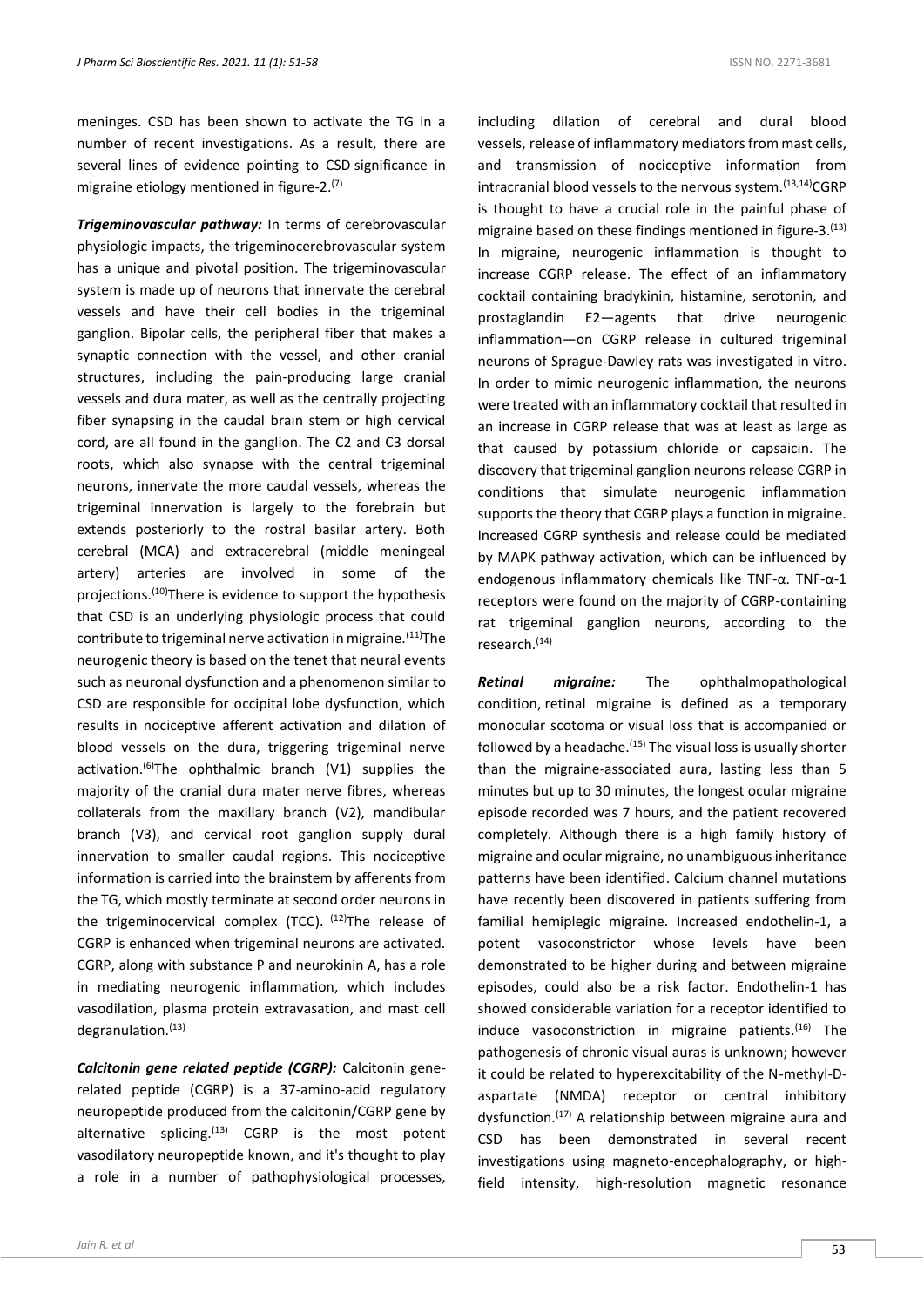imaging. During migraine visual aura, for example, CSD generates a retinotopic visual percept as it propagates inside the human primary visual cortex. $(17)$ Repeated occurrences of reversible monocular visual disturbance, including scintillations or blindness, which appear gradually over 5 minutes and persist 5 to 60 minutes are referred to as retinal migraine. When patients are assessed acutely during an episode, reversible vasospasm is rarely recorded. Calcium channel blockers can be used as a preventative measure. (15)

*Migraine overcomes by vomiting:* Migraine is usually associated with nausea and vomiting; nevertheless. The pain-relieving ability of vomiting during migraine attacks has been noted by several migraineurs as an interesting phenomenon. Hundreds of online patient forums detail experiences of the participants with migraine attacks improving or disappearing after vomiting.<sup>(18)</sup>Toxins, drugs, bacteria, viruses, and fungi that enter the gastrointestinal lumen and, as a result, indirectly stimulate the brainstem emetic nuclei located within the dorsal vagal complex via release of local emetic neurotransmitters within the upper alimentary canal and subsequent activation of corresponding receptors on vagus nerves can cause nausea and vomiting.<sup>(19)</sup>The enteric nervous system, the interstitial cells of Cajal, fibroblast-like cells, gastric smooth muscle, the CNS, and therefore the ANS all work together to regulate digestion under normal conditions. The vagus nerve transmits afferent sensory information from the GI tract to the brainstem's nucleus tractus solitarius (NTS), which ultimately leads to efferent sympathetic or parasympathetic innervation of the GI tract, which modulates GI function by lowering or enhancing GI secretion and motility.<sup>(20)</sup>Enterochromaffin cells synthesize >90% of the body's 5-hydroxytryptamine (serotonin, 5-HT) and substantial amounts of substance P (SP) in the gastrointestinal tract, which are both essential for gastrointestinal motility, nausea, and vomiting. Enterochromaffin cells release 5-HT and/or SP in a calcium (Ca2+)-dependent manner in response to chemical, mechanical, or neurological emetogenic stimuli. 5-HT, CGRP, and most likely SP stimulate their emetic receptors (serotonin 5-HT3 and substance P neurokinin NK1 receptors, respectively) on the vagal afferents, causing nausea and vomiting.<sup>(20,21)</sup>The activation of serotonin 5-HT3 receptors on vagal afferents by serotonin released by enterochromaffin cells in the gastrointestinal tract plays a significant role in the start of vomiting.<sup>(22)</sup>Peristaltic and secretory reflexes are triggered by serotonin acting on 5- HT1P receptors, while 5-HT4 receptor stimulation

increases neurotransmitter release in reflex pathways. Blocking 5-HT3 receptor activity can slow intestinal motility, whereas activating 5-HT3 receptors on visceral afferent fibers can cause emesis. Inflammation also causes a reduction in serotonergic signaling in the mucosa. Increased stomach accommodation and improvement in postprandial symptoms in patients with functional dyspepsia, as well as improvements in common gastroparetic symptoms such as nausea and vomiting in patients with gastroparesis, have been found in studies examining the effects of 5-HT1A agonists. α-CGRP and β-CGRP are CGRP isoforms that are mainly expressed in sensory and enteric neurons, respectively, and have been demonstrated to innervate a range of digestive system locations. Changes in the intestinal microbiota and gut permeability in reaction to stress events, as well as the release of CGRP from parasympathetic perivascular and trigeminal fibers in migraine, can contribute to the release of proinflammatory mediators. As a result, nociceptive responses in the trigeminal pathway can be affected, leading to migraine onset.<sup>(20)</sup> Stimulation of cervical, thoracic, or cardiac vagal afferents suppresses secondorder nociceptive neurons in the trigeminal nuclear complex and the spinothalamic and spin reticular tracts of the spinal cord.<sup>(23)</sup>Thus by the suppression of Trigeminal nuclear complex pain perception is stopped and which can lead to stop migraine pain.

## **SYMPTOMS:** (28)

- Sensory sensitivities and Neck stiffness.
- Photophobia
- Phonophobia
- Osmophobia
- Allodynia
- Nasal stuffiness and flushing
- Yawning
- Mood change and fatigue
- Nausea and vomiting
- Vertigo

**TREATMENT:** For acute migraine treatment, a variety of treatment options are available, including 5-HT1B/1D agonists, nonsteroidal anti-inflammatory medications (NSAIDs), and steroids. β- Blockers, calcium channel blockers, CGRP antagonist and anti-epileptics are commonly used as prophylaxis in chronic attacks. Riboflavin and vitamin B12 and other nutraceutical formulations are available that can aid with migraines.<sup>(29, 30)</sup>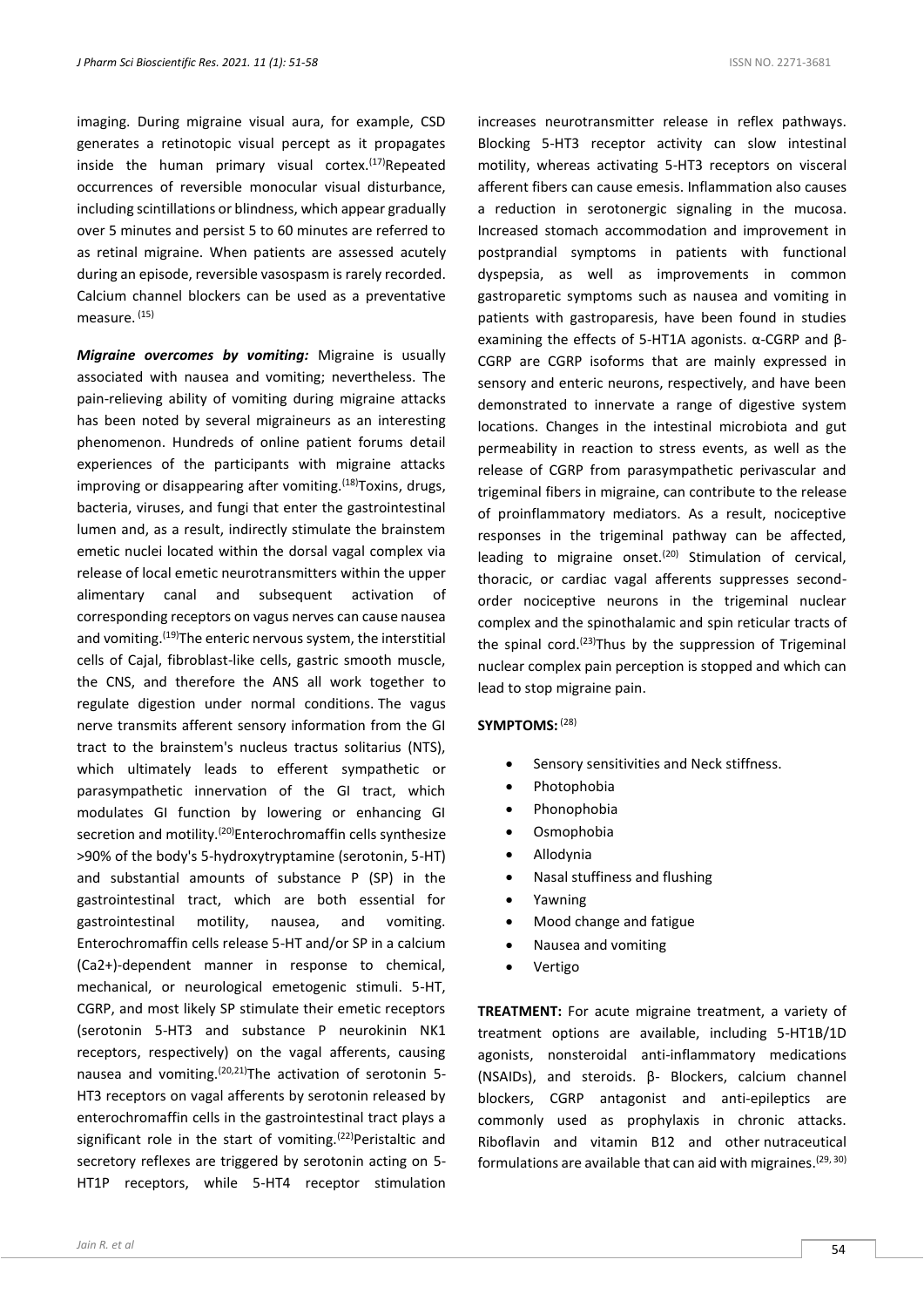

Figure 2 Pathophysiology part-I (9,13,20,24–26)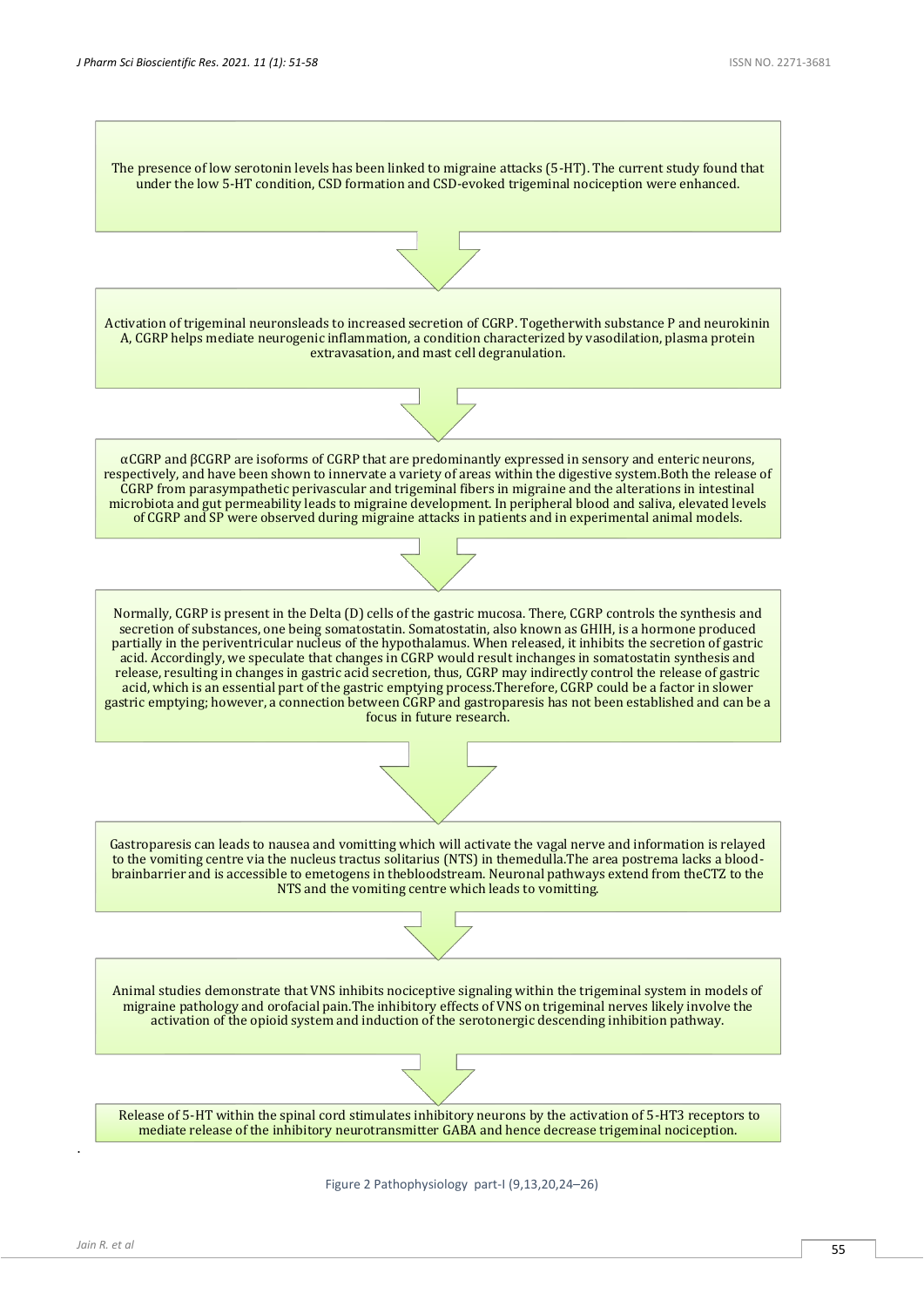

Release of Cortisone releasing hormone in hypothalamus

Cortisol secretion from adrenal glands

Change in microbiota profile

Alteration in permeability of intestine

CGRP signalling could be influenced by microbiota as such increase level of CGRP in dysbiosis.

Increase CGRP leads to decreased acid secretion and GI motility leads to gastropsresis which can cause nausea and vomitting

As it will activate the vagal nerve which actiavte NTS and results from animal studies demonstrate that VNS inhibits nociceptive signaling within the trigeminal system in models of migraine pathology and orofacial pain. The inhibitory effects of VNS on trigeminal nerves likely involve the activation of the opioid system and induction of the serotonergic descending inhibition pathway.

Figure 3 Pathophysiology part-II (25,27)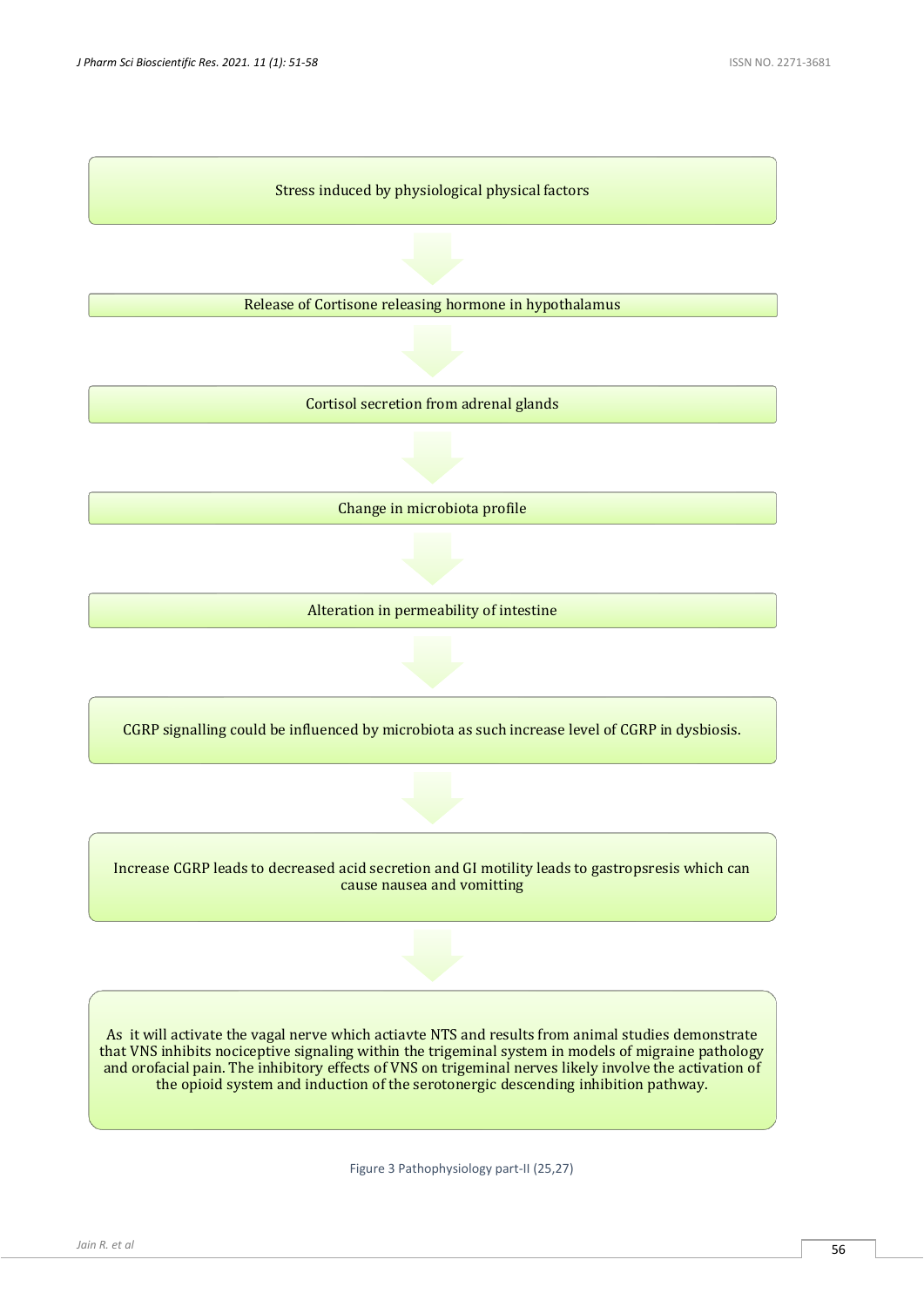## **CONCLUSION**

Extensive research has already been done in migraine pathogenesis provides opportunity for designing preventive measures in last decade. Understanding various possible mechanisms in understanding of migraine offers more spectrums in designing better therapeutic approach in future. Probable triggers associated with mechanism can also be avoided based on proper understanding.

## **ACKNOWLEDGEMENT:**

Authors express sincere gratitude towards all scientific literature used in preparing this review work.

### **REFERENCES**

- 1. Goadsby PJ, Holland PR, Martins-Oliveira M, Hoffmann J, Schankin C, Akerman S. Pathophysiology of Migraine: A Disorder of Sensory Processing. *Physiol Rev*. 2017;97(2):553-622. doi:10.1152/physrev.00034.2015
- **2.** Eigenbrodt, A.K., Ashina, H., Khan, S. *et al.* Diagnosis and management of migraine in ten steps. *Nat Rev Neurol* **17,** 501–514 (2021). <https://doi.org/10.1038/s41582-021-00509-5>
- 3. Aggarwal M, Puri V, Puri S. Serotonin and CGRP in migraine. *Annals of Neurosciences*. 2012;19(2):88-94. doi:10.5214/ans.0972.7531.12190210
- 4. Supornsilpchai W, Sanguanrangsirikul S, Maneesri S, Srikiatkhachorn A. Serotonin depletion, cortical spreading depression, and trigeminal nociception. *Headache*. 2006;46(1):34-39. doi:10.1111/j.1526- 4610.2006.00310.x
- 5. Dodick DW. Headache Currents. *Cephalalgia*. 2009;29(10):1096.

doi:10.1177/033310240902901001

- 6. Bhaskar S, Saeidi K, Borhani P, Amiri H. Recent progress in migraine pathophysiology: Role of cortical spreading depression and magnetic resonance imaging. *European Journal of Neuroscience*. 2013;38(11):3540- 3551. doi:10.1111/ejn.12368
- 7. Close LN, Eftekhari S, Wang M, Charles AC, Russo AF. Cortical spreading depression as a site of origin for migraine: Role of CGRP. *Cephalalgia*. 2019;39(3):428- 434. doi:10.1177/0333102418774299
- 8. Burstein R, Noseda R, Borsook D. Migraine: Multiple processes, complex pathophysiology. *Journal of Neuroscience*. 2015;35(17):6619-6629. doi:10.1523/JNEUROSCI.0373-15.2015
- 9. Gianfrancesco F, Esposito T. The Molecular Genetics of Migraine : Toward the Identification of Responsible

The Molecular Genetics of Migraine : Toward the Identification of Responsible Genes. 2014;(March 2006). doi:10.2174/138920206776389757

- 10. May A, Goadsby PJ. The trigeminovascular system in humans: Pathophysiologic implications for Drimarv headache svndromes of the neural influences on the cerebral circulation. *Headache Quarterly*. 1999;10(2):155.
- 11. McComas AJ, Upton ARM. Cortical spreading depression in migraine-time to reconsider? *Arquivos de Neuro-Psiquiatria*. 2015;73(8):714-721. doi:10.1590/0004-282X20150094
- 12. Edvinsson JCA, Viganò A, Alekseeva A, Alieva E, Arruda R, De C. The fifth cranial nerve in headaches A. Haanes 1 and On behalf of the European Headache Federation School of Advanced Studies (EHF-SAS). 2020;11:1-17.
- 13. Durham PL, Russo AF. Regulation of calcitonin generelated peptide secretion by a serotonergic antimigraine drug. *Journal of Neuroscience*. 1999;19(9):3423-3429. doi:10.1523/jneurosci.19-09- 03423.1999
- 14. Durham PL. Calcitonin gene-related peptide (CGRP) and migraine. *Headache*. 2006;46(SUPPL. 1):1-9. doi:10.1111/j.1526-4610.2006.00483.x
- 15. Fraser CL, Hepschke JL, Jenkins B, Prasad S. Migraine aura: Pathophysiology, mimics, and treatment options. *Seminars in Neurology*. 2019;39(6):739-748. doi:10.1055/s-0039-1700525
- 16. Pradhan S, Chung SM. Retinal , Ophthalmic , or Ocular Migraine. Published online 2004.
- 17. Ayata C, Jin H, Kudo C, Dalkara T, Moskowitz MA. Suppression of cortical spreading depression in migraine prophylaxis. *Annals of Neurology*. 2006;59(4):652-661. doi:10.1002/ana.20778
- 18. Chai NC, Shapiro RE, Rapoport AM. Why does vomiting stop a migraine attack? *Current Pain and Headache Reports*. 2013;17(9). doi:10.1007/s11916-013-0362-7
- 19. Zhong W, Shahbaz O, Teskey G, et al. Mechanisms of nausea and vomiting: Current knowledge and recent advances in intracellular emetic signaling systems. *International Journal of Molecular Sciences*. 2021;22(11). doi:10.3390/ijms22115797
- 20. Aurora SK, Shrewsbury SB, Ray S, Hindiyeh N, Nguyen L. A link between gastrointestinal disorders and migraine: Insights into the gut–brain connection. *Headache*. 2021;61(4):576-589. doi:10.1111/head.14099
- 21. Zhong W, Shahbaz O, Teskey G, et al. Mechanisms of nausea and vomiting: Current knowledge and recent